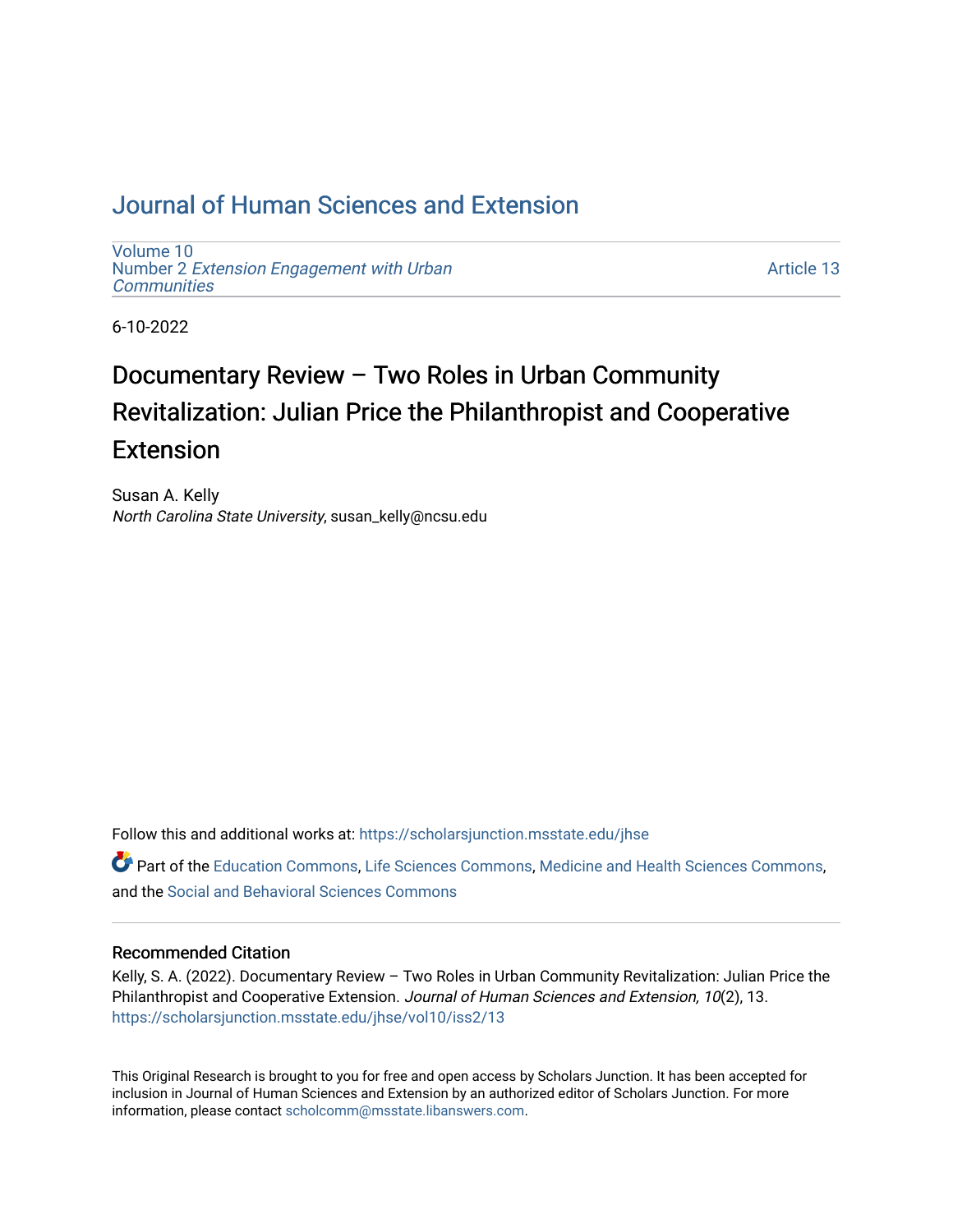## Documentary Review – Two Roles in Urban Community Revitalization: Julian Price the Philanthropist and Cooperative Extension

#### Acknowledgments

The documentary Julian Price – Envisioning Community. Investing in People. was viewed during the 2019 National Association of Community Development Extension Professionals (NACDEP) Annual Conference Opening Session in Asheville, North Carolina, with commentary from one of his business partners, Karen Ramshaw. She is vice president of Public Interest Projects. Much appreciation is extended to Ms. Ramshaw for her generosity and for sharing her personal insights into the fascinating story of Julian Price. The film is available for purchase on Amazon Prime and retail video outlets and free viewing from public libraries through Hoopla. For more information about the Julian Price Project, visit https://julianpriceproject.com/documentary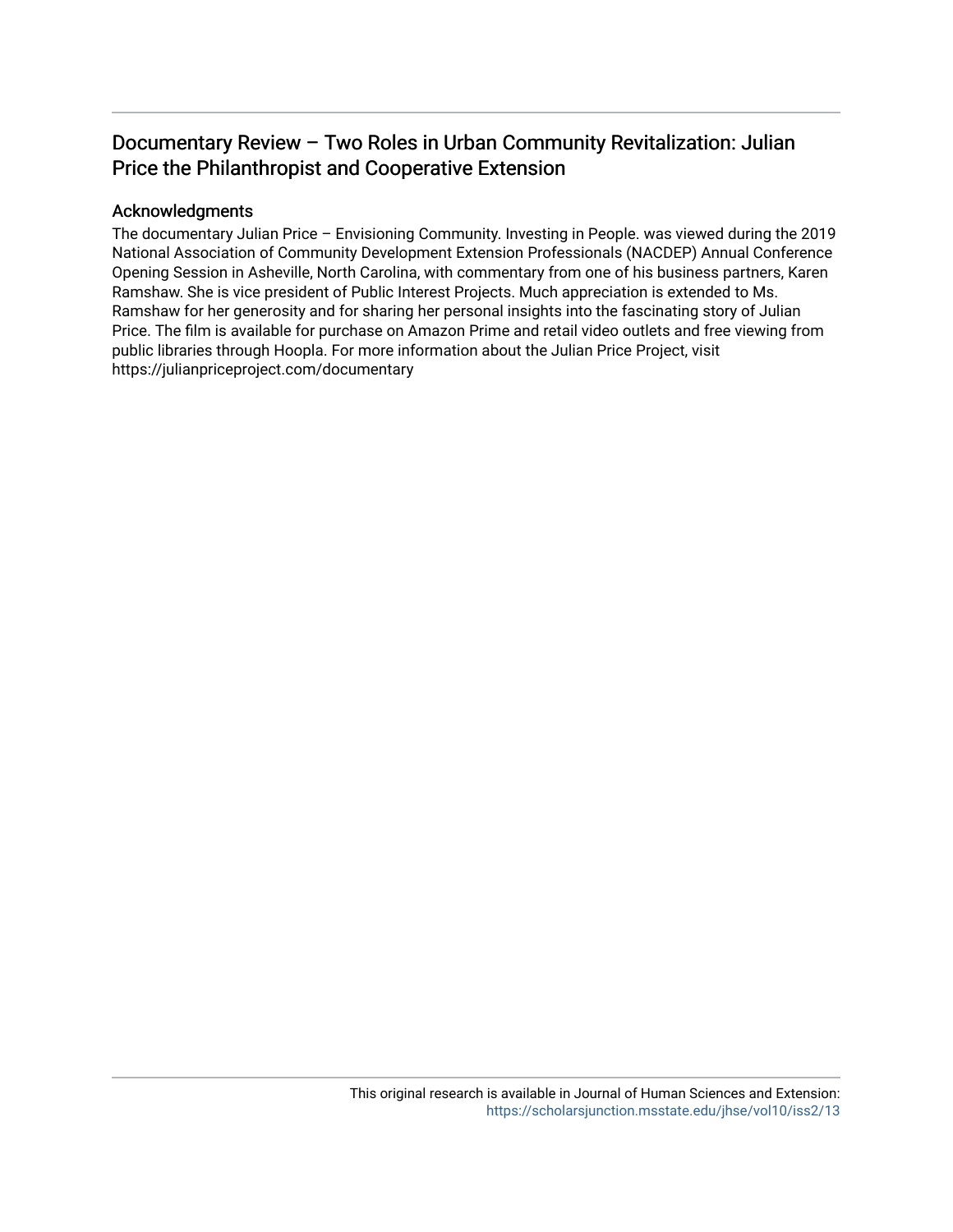# **Documentary Review – Two Roles in Urban Community Revitalization: Julian Price the Philanthropist and Cooperative Extension**

### **Susan A. Kelly**

*North Carolina State University*

*Julian Price used his inherited wealth to revitalize downtown Asheville, North Carolina. This documentary review reflects on his passion for community, and the concepts he believed would bring the city back from decay. Some of those same community development practices are successfully used across the country by Extension professionals to assist urban communities in revitalization. Examples of Extension programs and techniques are provided throughout this review about an inspiring documentary about a man looking for purpose and finding it by transforming a troubled downtown with his generosity.*

*Keywords:* revitalization, philanthropy, Extension, urban

### **Julian Price. Envisioning Community. Investing in People.**

Julian Price is an oral history project (documentary) detailing the many ways a special philanthropist changed downtown Asheville, North Carolina forever. The documentary features inspiring commentary from people who were family, investors, partners, beneficiaries, and admirers of the man they describe as quiet, funny, clever, and smart. The 33-minute documentary was directed by Erin Denham and enhanced by original music performed by the Asheville Symphony Sessions. The 2016 documentary is an insight into favorite places for those who have visited downtown Asheville, and the story is very compelling for anyone who views a vibrant downtown as an important piece of urban development and community life.

### **1970s Asheville Settles into Urban Blight**

The documentary tells the story of Julian Price, the heir to the Jefferson Pilot fortune, who was searching for his purpose in life when he landed in beautiful but disheveled Asheville. Walking through the boarded-up downtown past the pawn shops and pornography theater, Price found a crippled town full of empty buildings and few pedestrians. Nonetheless, he fell in love with this community nestled between the mountains and decided to invest his wealth in the city.

According to the film, the City of Asheville coffers became empty in 1929 at the start of the Depression, and that shameful memory lingered with the locals. By the time the Asheville Mall opened in 1973, little attention was given to the crime-ridden, empty buildings in the center of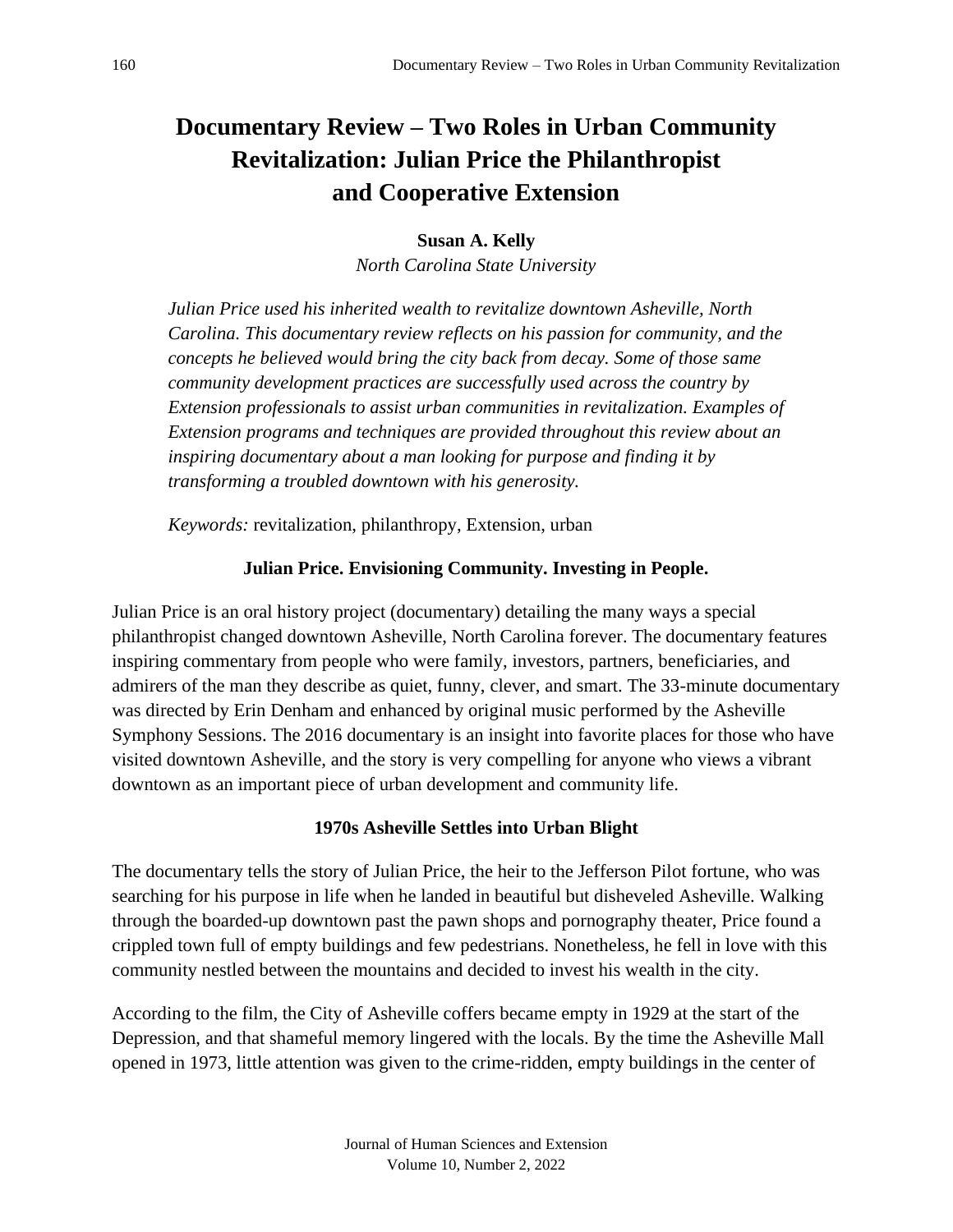the city. The story of commerce and people moving away from a downtown area to the malls in the suburbs is very commonplace in the United States during this period.

#### **Extension and Urban Community Development Work**

Extension has provided educational resources and extended the research of Land-Grant Universities for more than 150 years, mostly in rural communities. Tackling issue-oriented needs in urban areas is the greatest opportunity for Extension (Warner et al., 2017). Extension, when viewed as an impartial, objective resource, is uniquely positioned to help communities, organizations, and volunteer committees through the most difficult stages of large-scale community development projects (Davis, 1999). Price made a huge impact in Asheville using his fortune, but Extension also can play an important role in downtown revitalization, business retention and expansion, strategic planning, retail market analysis, entrepreneur support, and more.

For example, a Downtown and Business Market Analysis Toolbox was developed by three midwestern university Extension teams to provide a community education approach to conducting a market analysis, extending beyond retail to focus on the downtown assets, history, and quirkiness (University of Minnesota Extension et al., 2011). One of the strategies included in the toolbox resource is First Impressions, a method to collect data based on aesthetics and community assets. This method has been widely used since its development in the early 1990s by Extension professionals and communities to identify assets and challenges and raise local awareness and guide public action (Nix et al., 2013). Many more examples of Extension working to revitalize downtowns and communities can be found across the United States.

#### **Philanthropy and Investment in Community**

As portrayed in the documentary, Price appeared to be so much more than his wealth. He cultivated the dreams of the people he met, sprinkling investments strategically in the various segments of small business, residential, art, and media. He asked entrepreneurs, "What is your dream?" and engaged a small group of investors to make donations to support these businesses, which are all still thriving pillars of the downtown community nearly 30 years later.

The entrepreneurs who were Price's benefactors were surprised by the unexpected windfalls. Price invested in restaurants because he liked their food and in other businesses because they were important to the community, in his opinion. Price and his fellow investors made it possible for a Self-Help Credit Union to be established downtown with a \$1 million deposit to make loans to start-ups and underserved populations who were not eligible through traditional lending institutions.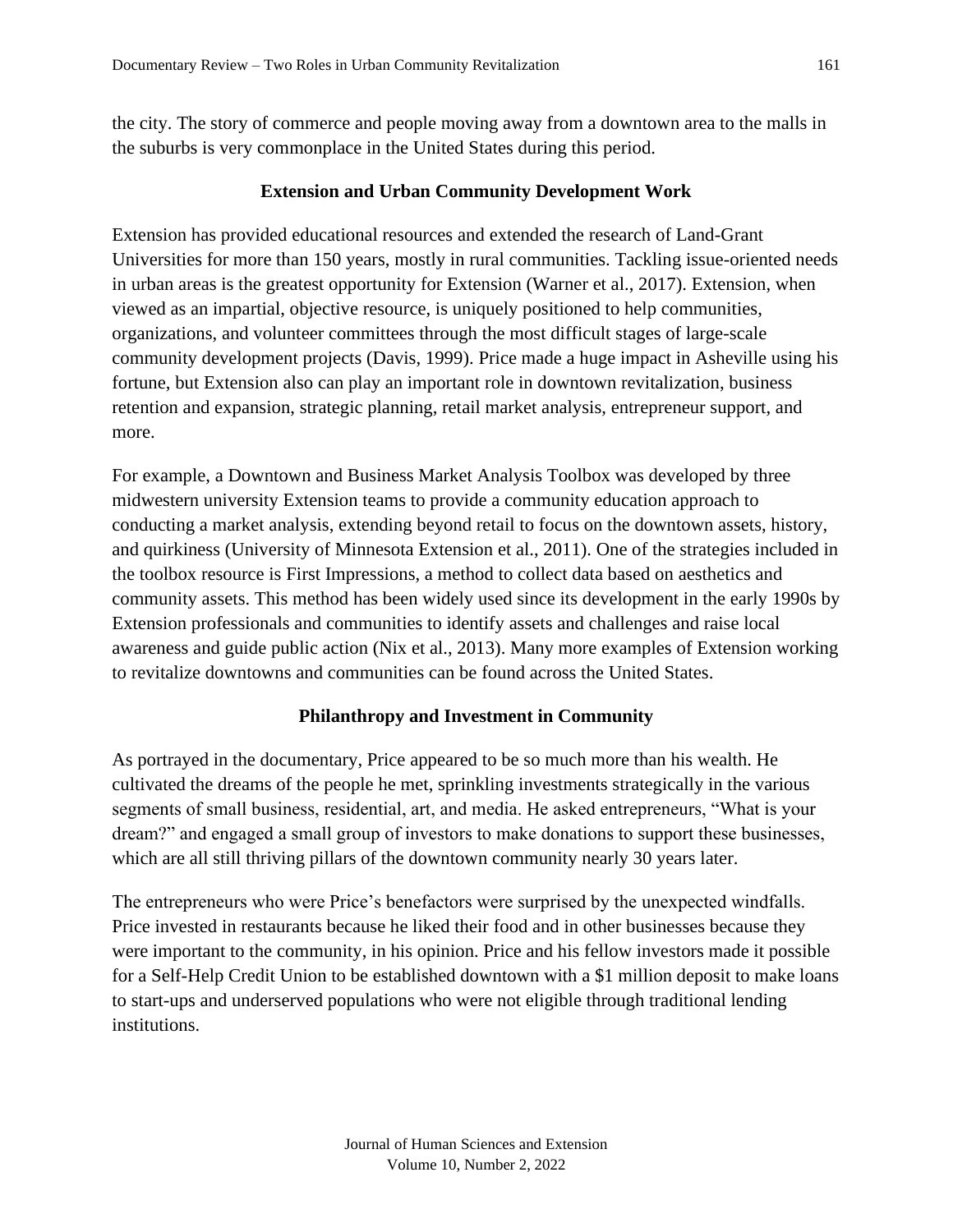#### **Extension as Economic Development Partner**

Practitioners in the new era of economic development are recognizing the potential of philanthropy in revitalizing downtowns during urban sprawl (Rowan, 2019). Gathering data to be used by investors and economic developers through business retention and expansion strategies could be an option for Extension professionals. The University of Minnesota is one of the leaders of business retention and expansion programs and has completed more than 75 initiatives using community engagement, education, and volunteer data collection (Darger et al., 2017).

#### **Creating Livable Downtowns and Preserving the Soul of the City**

Through the documentary's narrative, we learn that the concept of livable downtowns supporting business and community was part of Price's dream for Asheville. He worked to provide housing and everything one would need without leaving the downtown area. He was interested in beauty, safety, cleanliness, and access. One of the interviewees in the film was a city official at the time and tells of Price renting wheelchairs for the city commissioners and taking them on an excursion through the sidewalks and streets to demonstrate the problems of accessibility to disabled people in the downtown, which led to sidewalk improvements. We learn in the film that Price said cities should preserve the past because tourists do not go to a city that has lost its soul.

#### **Art and Culture Creating Place: A New Extension Initiative**

Extension professionals working in economic development utilize creative placemaking through arts, multi-cultural festivals, and activities of interest to community partners. The University of Kentucky's Community and Economic Development Initiative of Kentucky recently completed a creative placemaking toolkit for use as an emerging community and economic development process (Koo & Bond, 2021).

#### **Conclusion**

From a boarded-up, vacant town to a top-rated tourist destination in the country is the way the transformation of Asheville was described in the documentary. Price, who sadly passed away in 2001 of cancer at age 60, felt his wealth gave him the responsibility of using it to do "the right thing" and used it to save an urban area from extinction. While wealthy individuals who are willing to give all with such personal commitment are rare, many communities benefit from philanthropy and community foundations that provide grants and funds to aid downtown and economic development. In urban areas and rural areas, Extension professionals are also actively engaged in supporting economic development through resources from the Land-Grant Universities and partnerships with community members and organizations.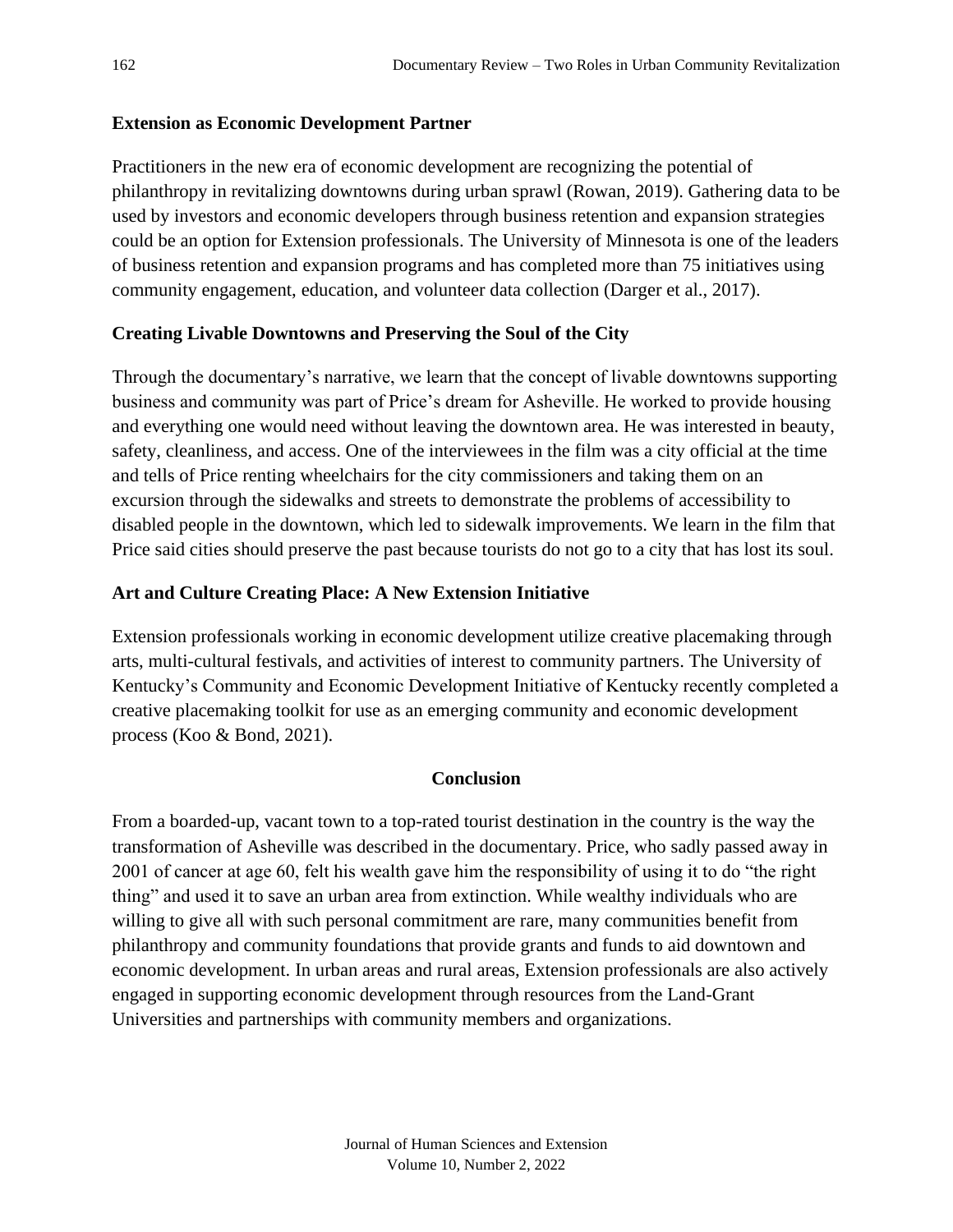#### **References**

- Darger, M., Tuck, B., & Bennett, J. (2017). Lessons learned from a generation of communitydriven business retention and expansion programming. *Community Development*, *48*(2), 207–224.<https://doi.org/10.1080/15575330.2017.1284877>
- Davis, G. (1999). Organizing for central business district revitalization. *Journal of Extension*, *37*(2), Article 2IAW2.<https://archives.joe.org/joe/1999april/iw2.php>
- Koo, J., & Bond, M. (2021). *SPARK! Extension creative placemaking toolkit*. University of Kentucky.

[http://cedik.ca.uky.edu/sites/cedik.ca.uky.edu/files/final\\_spark\\_toolkit\\_2021.pdf](http://cedik.ca.uky.edu/sites/cedik.ca.uky.edu/files/final_spark_toolkit_2021.pdf)

- Nix, K., Eades, D., & Frost, R. (2013). First impressions: An effective approach for community improvement. *Journal of Extension*, *51*(3), Article 35. <https://tigerprints.clemson.edu/joe/vol51/iss3/35/>
- Rowan, H. M. (2019). The influence of philanthropy in the economic development of Grand Rapids. *SPNHA Review, 15*(1), Article 9, 122–135. <https://scholarworks.gvsu.edu/spnhareview/vol15/iss1/9/>
- University of Minnesota Extension, Ohio State University Extension, and University of Wisconsin Extension. (2011). *Downtown and business district market analysis: Tools to create economically vibrant commercial districts in small cities*. [https://fyi.extension.wi](https://fyi.extension.wisc.edu/downtown-market-analysis/) [sc.edu/downtown-market-analysis/](https://fyi.extension.wisc.edu/downtown-market-analysis/)
- Warner, L. A., Vavrina, C. S., Campbell, M. L., Elliott, M. L., Northrop, R. J., & Place, N. T. (2017). A strategic plan for introducing, implementing, managing, and monitoring an urban Extension platform. *Journal of Extension*, 55(3), Article 22. [https://tigerprints.clem](https://tigerprints.clemson.edu/joe/vol55/iss3/22/) [son.edu/joe/vol55/iss3/22/](https://tigerprints.clemson.edu/joe/vol55/iss3/22/)

*Susan A. Kelly* is an Extension professional with North Carolina State University who has worked in Community Development Extension as well as Extension Administration in both North Carolina and Florida since 2004. She served as the 15th president of the National Association of Community Development Extension Professionals (NACDEP) during 2019-2020, an organization providing professional development and scholarship opportunities to Extension Professionals in the areas of Community and Economic Development. Please direct correspondence to Susan A. Kelly at [susan\\_kelly@ncsu.edu.](mailto:susan_kelly@ncsu.edu)

#### **Acknowledgments**

The documentary *Julian Price – Envisioning Community. Investing in People*. was viewed during the 2019 National Association of Community Development Extension Professionals (NACDEP) Annual Conference Opening Session in Asheville, North Carolina, with commentary from one of his business partners, Karen Ramshaw. She is vice president of Public Interest Projects. Much appreciation is extended to Ms. Ramshaw for her generosity and for sharing her personal insights into the fascinating story of Julian Price. The film is available for purchase on